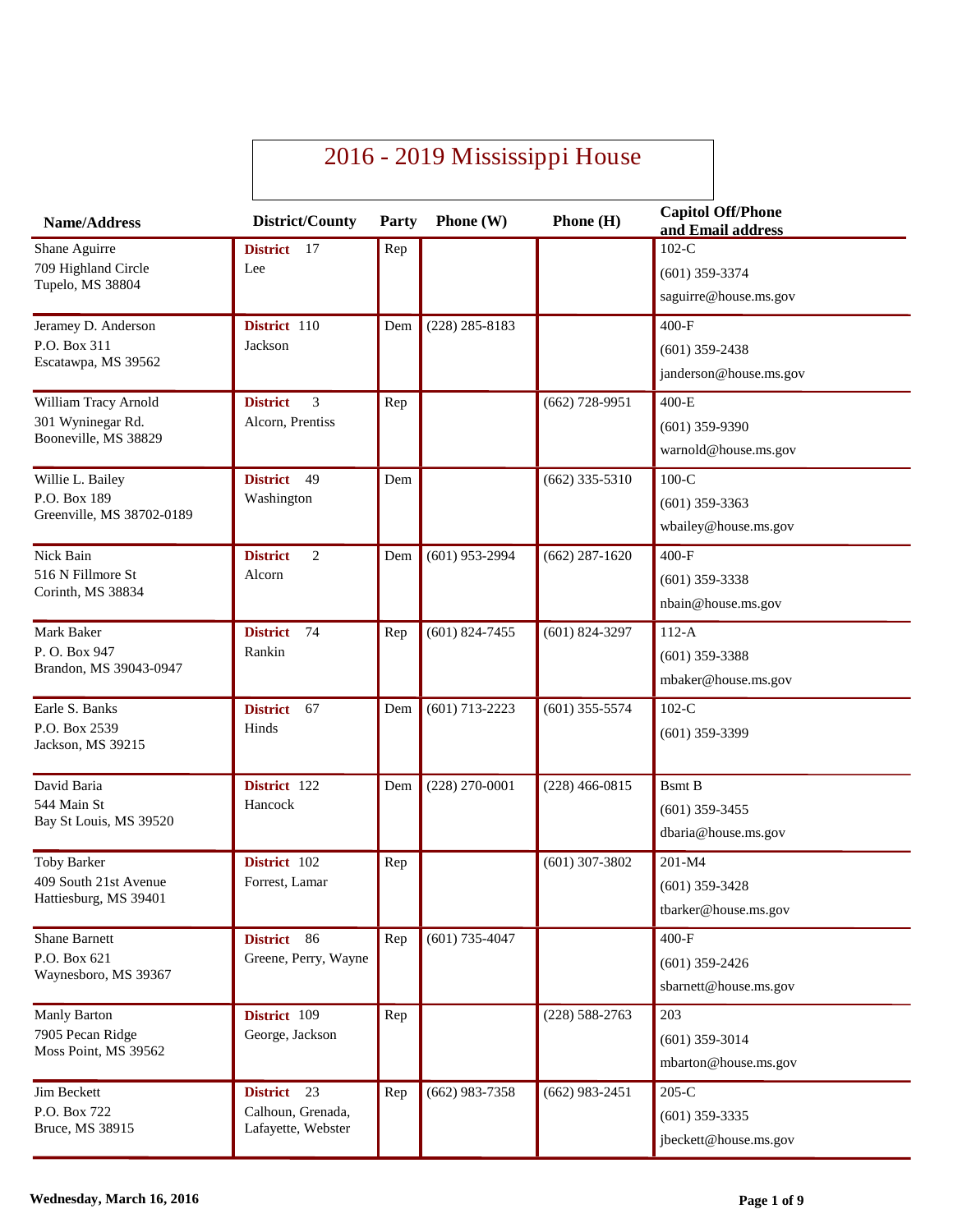| Name/Address                               | District/County                   | Party | Phone $(W)$        | Phone (H)          | <b>Capitol Off/Phone</b><br>and Email address |
|--------------------------------------------|-----------------------------------|-------|--------------------|--------------------|-----------------------------------------------|
| Christopher M. Bell                        | <b>District</b><br>65             | Dem   | $(601)$ 918-8633   |                    | 400-F                                         |
| 510 George St., Ste 239                    | Hinds                             |       |                    |                    | $(601)$ 359-2461                              |
| Jackson, MS 39202                          |                                   |       |                    |                    | cbell@house.ms.gov                            |
| Donnie Bell                                | 21<br><b>District</b>             | Rep   |                    | $(662) 862 - 3385$ | $400-A$                                       |
| 836 Tucker Road                            | Itawamba, Tishomingo              |       |                    |                    | $(601)$ 359-3396                              |
| Fulton, MS 38843                           |                                   |       |                    |                    | dbell@house.ms.gov                            |
| <b>Richard Bennett</b>                     | District 120                      | Rep   |                    | $(228) 863 - 6483$ | 201-M3                                        |
| 20108 Daugherty Rd.                        | Harrison                          |       |                    |                    | $(601)$ 359-2860                              |
| Long Beach, MS 39560                       |                                   |       |                    |                    | rbennett@house.ms.gov                         |
| Edward Blackmon, Jr.                       | District 57                       | Dem   | $(601) 859 - 1567$ | $(601) 859 - 4202$ | 201-M6                                        |
| P.O. Drawer 105                            | Madison                           |       |                    |                    | $(601)$ 359-9394                              |
| Canton, MS 39046                           |                                   |       |                    |                    | eblackmon@house.ms.gov                        |
| Joel Bomgar                                | District 58                       | Rep   | $(601)$ 207-0813   |                    | $400-F$                                       |
| 357 Kiowa Dr.                              | Madison                           |       |                    |                    | $(601)$ 359-9485                              |
| Madison, MS 39110                          |                                   |       |                    |                    | jbomgar@house.ms.gov                          |
| C. Scott Bounds                            | District 44                       | Rep   |                    | $(601) 656 - 1765$ | $115-B$                                       |
| 45 Carla Drive                             | Leake, Neshoba                    |       |                    |                    | $(601)$ 359-3334                              |
| Philadelphia, MS 39350                     |                                   |       |                    |                    | sbounds@house.ms.gov                          |
| Randy P. Boyd                              | District 19                       | Rep   | $(662)$ 231-0133   | $(662)$ 282-4045   | $400-E$                                       |
| P.O. Box 157                               | Itawamba, Lee                     |       |                    |                    | $(601)$ 359-3373                              |
| Mantachie, MS 38855                        |                                   |       |                    |                    | rboyd@house.ms.gov                            |
| Chris Brown                                | <b>District</b><br>20             | Rep   | $(662)$ 369-8745   | $(662)$ 369-4515   | $104-A$                                       |
| 50022 Greenbriar Road                      | Itawamba, Lee,                    |       |                    |                    | $(601)$ 359-2428                              |
| Aberdeen, MS 39730                         | Monroe                            |       |                    |                    | crbrown@house.ms.gov                          |
| Cedric Burnett                             | 9<br><b>District</b>              | Dem   | $(662)$ 363-2531   |                    | <b>B</b> smt                                  |
| P.O. Box 961<br>Tunica, MS 38676           | Coahoma, Quitman,<br>Tate, Tunica |       |                    |                    | $(601)$ 359-3259                              |
|                                            |                                   |       |                    |                    | cburnett@house.ms.gov                         |
| <b>Charles Busby</b>                       | District 111                      | Rep   | $(228) 769 - 0501$ | $(228)$ 990-2200   | 202                                           |
| 4703 Willow Street<br>Pascagoula, MS 39567 | Jackson                           |       |                    |                    | $(601)$ 359-3355                              |
|                                            |                                   |       |                    |                    | cbusby@house.ms.gov                           |
| Larry Byrd                                 | District 104                      | Rep   |                    | $(601)$ 544-1877   | $400 - B$                                     |
| 17 Byrd Rd.<br>Petal, MS 39465             | Forrest                           |       |                    |                    | $(601)$ 359-3337                              |
|                                            |                                   |       |                    |                    | lbyrd@house.ms.gov                            |
| Credell Calhoun                            | District 68                       | Dem   | $(601)$ 948-1217   | $(601)$ 949-7561   | $102-C$                                       |
| P.O. Box 3406<br>Jackson, MS 39207         | Hinds, Rankin                     |       |                    |                    | $(601)$ 359-3351                              |
|                                            |                                   |       |                    |                    | ccalhoun@house.ms.gov                         |
| Kimberly Campbell                          | District 72                       | Dem   | $(601) 622 - 7880$ |                    | 400-E                                         |
| P.O. Box 16623<br>Jackson, MS 39236        | Hinds, Madison                    |       |                    |                    | $(601)$ 359-2425                              |
|                                            |                                   |       |                    |                    | kcampbell@house.ms.gov                        |
| Lester "Bubba" Carpenter                   | <b>District</b><br>$\mathbf{1}$   | Rep   |                    | $(662)$ 427-8281   | <b>B</b> smt                                  |
| 8 Carpenter Dr.<br>Burnsville, MS 38833    | Alcorn, Tishomingo                |       |                    |                    | $(601)$ 359-4073                              |
|                                            |                                   |       |                    |                    | lcarpenter@house.ms.gov                       |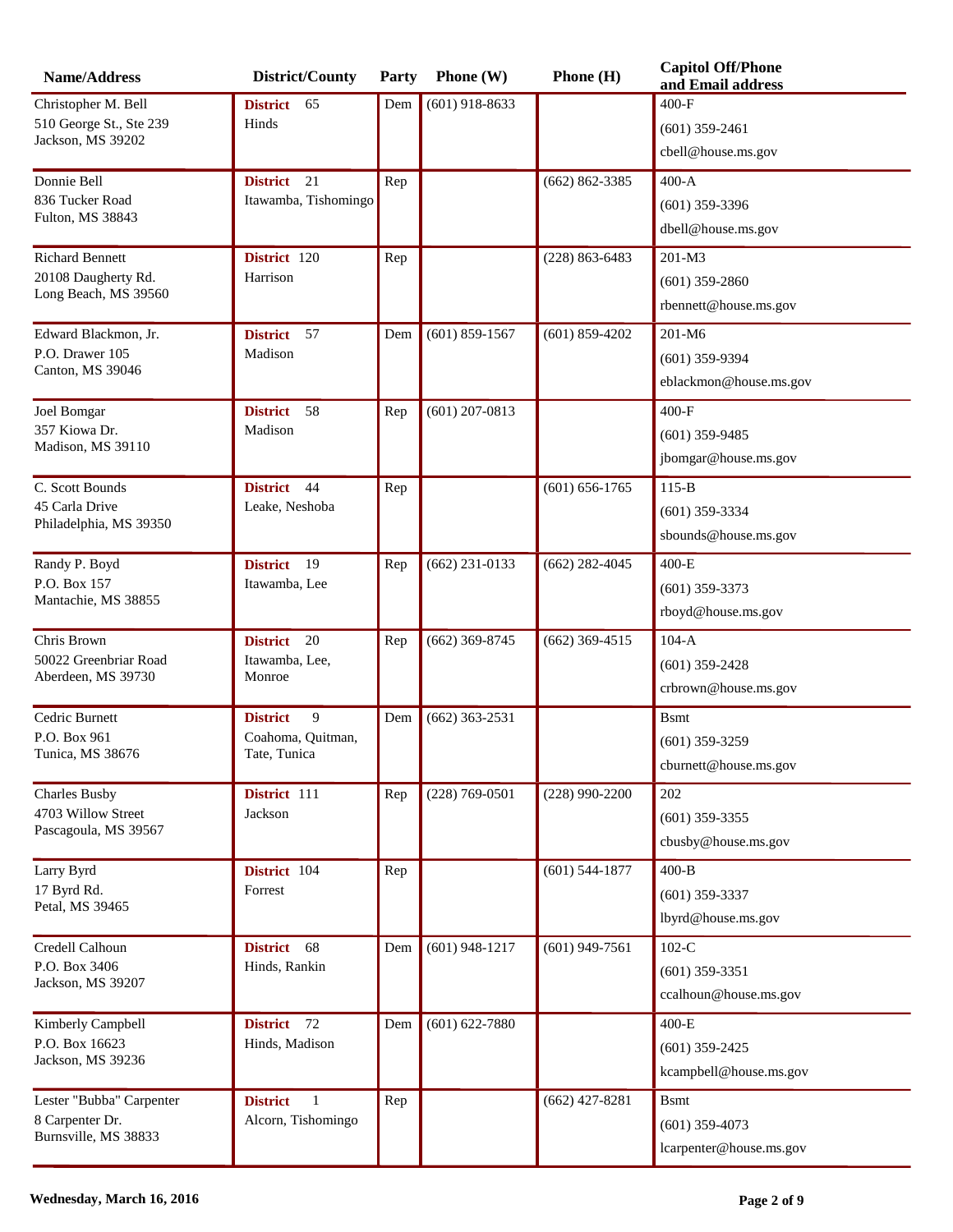| Name/Address                                     | District/County                  | Party | Phone $(W)$        | Phone (H)          | <b>Capitol Off/Phone</b><br>and Email address |
|--------------------------------------------------|----------------------------------|-------|--------------------|--------------------|-----------------------------------------------|
| Gary A. Chism                                    | District 37                      | Rep   | $(662)$ 327-0777   | $(662)$ 328-7769   | $400-G$                                       |
| P.O. Box 2343                                    | Clay, Lowndes,                   |       |                    |                    | $(601)$ 359-3364                              |
| Columbus, MS 39704-2343                          | Oktibbeha                        |       |                    |                    | gchism@house.ms.gov                           |
| Bryant W. Clark                                  | 47<br><b>District</b>            | Dem   | $(662)$ 834-6133   | $(662)$ 834-4074   | <b>B</b> smt B                                |
| 271 Clark Road<br>Pickens, MS 39146              | Attala, Holmes, Yazoo            |       |                    |                    | $(601)$ 359-2845                              |
|                                                  |                                  |       |                    |                    | bclark@house.ms.gov                           |
| Alyce Griffin Clarke                             | <b>District</b><br>69            | Dem   |                    | $(601)$ 354-5453   | $100-C$                                       |
| 1053 Arbor Vista Blvd.<br>Jackson, MS 39209      | Hinds                            |       |                    |                    | $(601)$ 359-3235                              |
|                                                  |                                  |       |                    |                    | aclarke@house.ms.gov                          |
| Angela Cockerham                                 | District 96                      | Dem   | $(601) 783 - 6600$ | $(601)$ 783-4979   | 201                                           |
| P O Box 613                                      | Adams, Amite, Pike,<br>Wilkinson |       |                    |                    | $(601)$ 359-3333                              |
| Magnolia, MS 39652                               |                                  |       |                    |                    | acockerham@house.ms.gov                       |
| Carolyn Crawford                                 | District 121                     | Rep   |                    | $(228)$ 452-5029   | 201-M7                                        |
| 23155 Stablewood Cir<br>Pass Christian, MS 39571 | Harrison                         |       |                    |                    | $(601)$ 359-2582                              |
|                                                  |                                  |       |                    |                    | ccrawford@house.ms.gov                        |
| Dana Criswell                                    | <b>District</b><br>6             | Rep   | $(662)$ 278-0299   |                    | $400-F$                                       |
| P.O. Box 1321<br>Olive Branch, MS 38654          | DeSoto                           |       |                    |                    | $(601)$ 359-2861                              |
|                                                  |                                  |       |                    |                    | dcriswell@house.ms.gov                        |
| <b>Becky Currie</b>                              | District 92                      | Rep   |                    | $(601)$ 833-5953   | $401-C$                                       |
| 407 Oliver Drive<br>Brookhaven, MS 39601         | Copiah, Lawrence,<br>Lincoln     |       |                    |                    | $(601)$ 359-3131                              |
|                                                  |                                  |       |                    |                    | bcurrie@house.ms.gov                          |
| Scott DeLano                                     | District 117                     | Rep   | $(228) 806 - 7418$ | $(228)$ 388-8087   | $401-B$                                       |
| P O Box 4524<br>Biloxi, MS 39535                 | Harrison                         |       |                    |                    | $(601)$ 359-3223                              |
|                                                  |                                  |       |                    |                    | sdelano@house.ms.gov                          |
| William C. Denny, Jr.                            | District 64                      | Rep   | $(601)$ 956-6807   | $(601)$ 956-6807   | $400-D$                                       |
| P.O. Box 12185<br>Jackson, MS 39236-2185         | Hinds, Madison                   |       |                    |                    | $(601)$ 359-3369                              |
|                                                  |                                  |       |                    |                    | bdenny@house.ms.gov                           |
| <b>Oscar Denton</b>                              | District 55                      | Dem   |                    | $(601) 638 - 4007$ | $400-F$                                       |
| 5024 Rollingwood Est Dr.                         | Warren                           |       |                    |                    | $(601)$ 359-2438                              |
| Vicksburg, MS 39180                              |                                  |       |                    |                    | odenton@house.ms.gov                          |
| Deborah Butler Dixon                             | District 63                      | Dem   | $(601) 540 - 1211$ | $(601)$ 371-9119   | $100-D$                                       |
| P.O. Box 106<br>Raymond, MS 39154                | Hinds, Warren, Yazoo             |       |                    |                    | $(601)$ 359-3755                              |
|                                                  |                                  |       |                    |                    | ddixon@house.ms.gov                           |
| Jarvis Dortch                                    | <b>District</b><br>66            | Dem   | $(601)$ 983-9346   |                    | 400-F                                         |
| 408 Ridge Park Cove<br>Raymond, MS 39154         | Hinds                            |       |                    |                    | $(601)$ 359-3339                              |
|                                                  |                                  |       |                    |                    | jdortch@house.ms.gov                          |
| <b>Tyrone Ellis</b>                              | District 38                      | Dem   |                    | $(662)$ 323-6564   | 201-M6                                        |
| P.O. Box 892<br>Starkville, MS 39760             | Clay, Lowndes,<br>Oktibbeha      |       |                    |                    | $(601)$ 359-9396                              |
|                                                  |                                  |       |                    |                    | tellis@house.ms.gov                           |
| Dan Eubanks                                      | <b>District</b><br>25            | Rep   | $(662)$ 374-0035   |                    | <b>B</b> smt                                  |
| P.O. Box 184<br>Walls, MS 38680                  | DeSoto                           |       |                    |                    | $(601)$ 359-4082                              |
|                                                  |                                  |       |                    |                    | deubanks@house.ms.gov                         |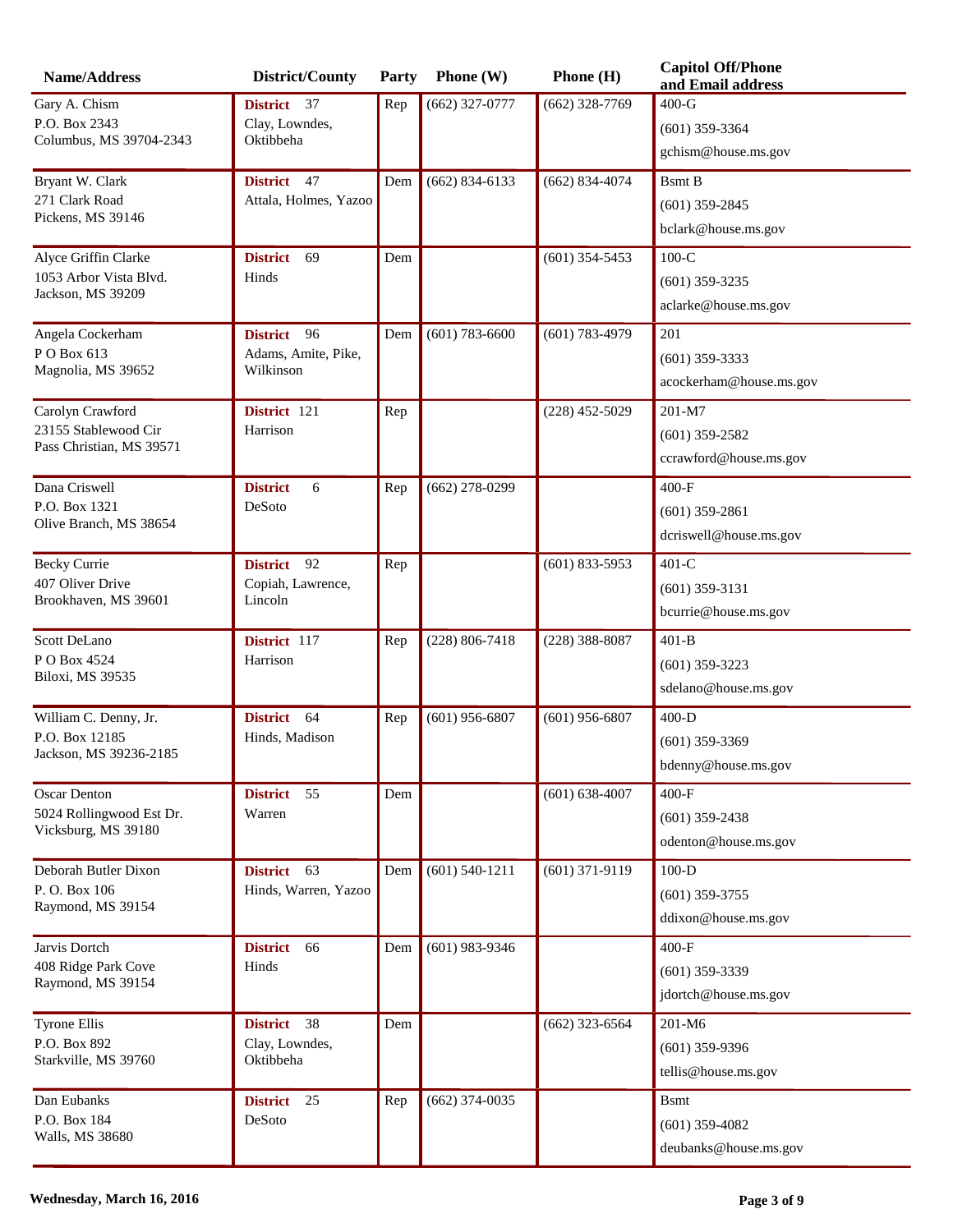| Name/Address                            | District/County                       | Party | <b>Phone</b> $(W)$ | Phone (H)        | <b>Capitol Off/Phone</b><br>and Email address |
|-----------------------------------------|---------------------------------------|-------|--------------------|------------------|-----------------------------------------------|
| Casey Eure                              | District 116                          | Rep   | $(228)$ 297-2849   | $(228)$ 297-2849 | 201-M5                                        |
| 13372 Damon Ct.                         | Harrison                              |       |                    |                  | $(601)$ 359-9466                              |
| Biloxi, MS 39532                        |                                       |       |                    |                  | ceure@house.ms.gov                            |
| <b>Bob Evans</b>                        | District 91                           | Dem   | $(601)$ 587-0615   | $(601)$ 587-9313 | $400-F$                                       |
| P. O. Box 636                           | Copiah, Covington,                    |       |                    |                  | $(601)$ 359-2433                              |
| Monticello, MS 39654                    | Jefferson Davis,<br>Lawrence, Simpson |       |                    |                  | bevans@house.ms.gov                           |
| Michael T. Evans                        | District 45                           | Dem   | $(601) 656 - 5841$ | $(662)$ 773-3543 | 400-F                                         |
| 18477 Highway 397                       | Kemper, Lauderdale,                   |       |                    |                  | $(601)$ 359-3311                              |
| Preston, MS 39354                       | Neshoba, Winston                      |       |                    |                  | mevans@house.ms.gov                           |
| John G. Faulkner                        | <b>District</b><br>5                  | Dem   |                    |                  | $400-F$                                       |
| P.O. Box 942                            | Benton, Lafayette,                    |       |                    |                  | $(601)$ 359-2432                              |
| Holly Springs, MS 38635                 | Marshall, Tate                        |       |                    |                  | jfaulkner@house.ms.gov                        |
| Mark Formby                             | District 108                          | Rep   | $(601) 798 - 3800$ | $(601)$ 798-8917 | $402-B$                                       |
| 911 Highway 43 North                    | Pearl River                           |       |                    |                  | $(601)$ 359-3356                              |
| Picayune, MS 39466                      |                                       |       |                    |                  | mformby@house.ms.gov                          |
| <b>Robert Foster</b>                    | <b>District</b><br>28                 | Rep   | $(662)$ 429-2540   |                  | <b>B</b> smt                                  |
| 1437 Notting hill Cv W                  | DeSoto                                |       |                    |                  | $(601)$ 359-3287                              |
| Hernando, MS 38632                      |                                       |       |                    |                  | rfoster@house.ms.gov                          |
| Herb Frierson                           | District 106                          | Rep   | $(601)$ 795-6285   | $(601)$ 795-1675 | $201-C$                                       |
| 12 Trailwood Lane                       | Lamar, Pearl River                    |       |                    |                  | $(601)$ 359-3340                              |
| Poplarville, MS 39470                   |                                       |       |                    |                  |                                               |
| Karl Gibbs                              | <b>District</b><br>36                 | Dem   |                    | $(662)$ 494-3669 | $400-F$                                       |
| 5543 George Walker Rd.                  | Clay, Monroe                          |       |                    |                  | $(601)$ 359-3253                              |
| West Point, MS 39773                    |                                       |       |                    |                  | kgibbs@house.ms.gov                           |
| Andy Gipson                             | District 77                           | Rep   | $(601)$ 949-4789   |                  | $112-B$                                       |
| 414 Holly Grove Circle                  | Rankin, Simpson                       |       |                    |                  | $(601)$ 359-1541                              |
| Braxton, MS 39044                       |                                       |       |                    |                  | agipson@house.ms.gov                          |
| Jeffrey S. Guice                        | District 114                          | Rep   | $(228)$ 875-1114   |                  | <b>Bsmt</b>                                   |
| P.O. Box 549<br>Ocean Springs, MS 39566 | Harrison, Jackson                     |       |                    |                  | $(601)$ 359-2420                              |
|                                         |                                       |       |                    |                  | jguice@house.ms.gov                           |
| Philip Gunn                             | District 56                           | Rep   | $(601)$ 355-8321   | $(601)$ 924-8438 | 306                                           |
| 101 Pinehaven Cove                      | Hinds, Madison                        |       |                    |                  | $(601)$ 359-3300                              |
| Clinton, MS 39056                       |                                       |       |                    |                  |                                               |
| Jeff Hale                               | <b>District</b><br>24                 | Rep   | $(901)$ 461-6673   |                  | $400-F$                                       |
| 2303 Westwind Dr                        | DeSoto                                |       |                    |                  | $(601)$ 359-9395                              |
| Nesbit, MS 38651                        |                                       |       |                    |                  | jhale@house.ms.gov                            |
| Greg Haney                              | District 118                          | Rep   | $(228) 864 - 9095$ |                  | $400-F$                                       |
| 106-45th Street                         | Harrison                              |       |                    |                  | $(601)$ 359-3338                              |
| Gulfport, MS 39507                      |                                       |       |                    |                  | ghaney@house.ms.gov                           |
| <b>Ashley Henley</b>                    | <b>District</b><br>40                 | Rep   | $(901) 647 - 6255$ |                  | $400-F$                                       |
| 2128 Brookhaven Dr.                     | DeSoto                                |       |                    |                  | $(601)$ 359-2429                              |
| Southaven, MS 38671                     |                                       |       |                    |                  | ahenley@house.ms.gov                          |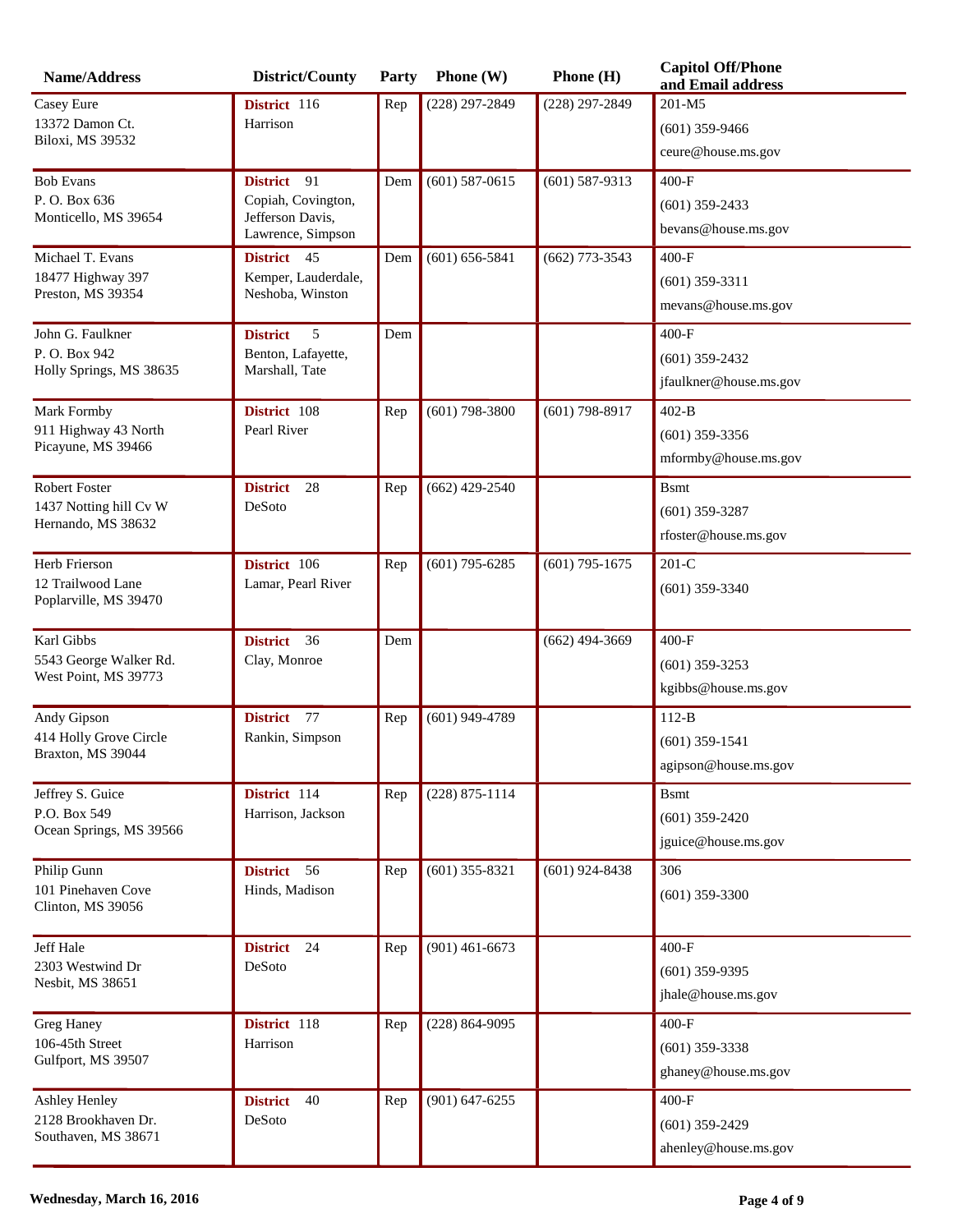| Name/Address                                  | District/County                       | Party | Phone $(W)$      | Phone (H)          | <b>Capitol Off/Phone</b><br>and Email address |
|-----------------------------------------------|---------------------------------------|-------|------------------|--------------------|-----------------------------------------------|
| John W. Hines                                 | District 50                           | Dem   | $(662)$ 334-9444 | $(662)$ 335-9704   | $100-C$                                       |
| P. O. Box 114                                 | Bolivar, Issaquena,                   |       |                  |                    | $(601)$ 359-3285                              |
| Greenville, MS 38701                          | Washington                            |       |                  |                    | jhines@house.ms.gov                           |
| <b>Steve Holland</b>                          | <b>District</b><br>-16                | Dem   | $(662)$ 840-5000 | $(662)$ 844-2004   | $102-C$                                       |
| P. O. Box 2                                   | Lee, Monroe                           |       |                  |                    | $(601)$ 359-3236                              |
| Plantersville, MS 38862                       |                                       |       |                  |                    |                                               |
| Gregory Holloway, Sr.                         | District 76                           | Dem   |                  | $(601)$ 894-4228   | 400-F                                         |
| 115 Edgewood Dr.<br>Hazlehurst, MS 39083      | Claiborne, Copiah,<br>Hinds           |       |                  |                    | $(601)$ 359-2435                              |
|                                               |                                       |       |                  |                    | gholloway@house.ms.gov                        |
| Joey Hood                                     | District 35                           | Rep   | $(662)$ 285-4663 | $(662)$ 547-9818   | $112-E$                                       |
| P.O. Box 759<br>Ackerman, MS 39735            | Attala, Choctaw,<br>Webster, Winston  |       |                  |                    | $(601)$ 359-3742                              |
|                                               |                                       |       |                  |                    | jhood@house.ms.gov                            |
| <b>Steve Hopkins</b>                          | <b>District</b><br>$\tau$             | Rep   | $(901)$ 827-0755 |                    | $400-F$                                       |
| 1205 Worthington Dr.<br>Southaven, MS 38671   | DeSoto                                |       |                  |                    | $(601)$ 359-9393                              |
|                                               |                                       |       |                  |                    | shopkins@house.ms.gov                         |
| Kevin Horan                                   | District 34                           | Dem   | $(662)$ 226-2185 | $(662)$ 226-1817   | $400-F$                                       |
| P.O. Box 2166<br>Grenada, MS 38901            | Carroll, Grenada,<br>Holmes, Leflore, |       |                  |                    | $(601)$ 359-3311                              |
|                                               | Tallahatchie                          |       |                  |                    | khoran@house.ms.gov                           |
| <b>Steve Horne</b>                            | District 81                           | Rep   |                  | $(601) 644-9974$   | $100-C$                                       |
| 5904 Causeyville Road<br>Meridian, MS 39301   | Clarke, Lauderdale                    |       |                  |                    | $(601)$ 359-9392                              |
|                                               |                                       |       |                  |                    | shorne@house.ms.gov                           |
| Mac Huddleston                                | <b>District</b><br>15                 | Rep   |                  | $(662)$ 489-5157   | 201                                           |
| P.O. Drawer 300<br>Pontotoc, MS 38863         | Pontotoc                              |       |                  |                    | $(601)$ 359-3340                              |
|                                               |                                       |       |                  |                    | mhuddleston@house.ms.gov                      |
| Robert E. Huddleston                          | 30<br><b>District</b>                 | Dem   |                  | $(662)$ 375-8692   | <b>B</b> smt                                  |
| P.O. Box 426<br>Sumner, MS 38957              | Bolivar, Quitman,<br>Sunflower,       |       |                  |                    | $(601)$ 359-4085                              |
|                                               | Tallahatchie                          |       |                  |                    |                                               |
| J. P. Hughes, Jr.                             | District 12                           | Dem   | $(662)$ 234-6080 | $(662)$ 816-2888   | $400-F$                                       |
| 1300 Access Road, Ste 100<br>Oxford, MS 38655 | Lafayette                             |       |                  |                    | $(601)$ 359-3339                              |
|                                               |                                       |       |                  |                    | jphughes@house.ms.gov                         |
| Lataisha Jackson                              | District 11                           | Dem   |                  | $(662) 526 - 1122$ | 201-M7                                        |
| P.O. Box 358<br>Como, MS 38619                | Panola, Tate                          |       |                  |                    | $(601)$ 359-3348                              |
|                                               |                                       |       |                  |                    | ljackson@house.ms.gov                         |
| Chris Johnson                                 | District 87                           | Rep   | $(601)$ 270-1314 | $(601)$ 270-1314   | <b>B</b> smt                                  |
| P.O. Box 18247<br>Hattiesburg, MS 39404       | Forrest, Lamar                        |       |                  |                    | $(601)$ 359-3362                              |
|                                               |                                       |       |                  |                    | chjohnson@house.ms.gov                        |
| Robert L. Johnson, III                        | District 94                           | Dem   | $(601)$ 442-9371 | $(601)$ 445-5690   | $102-C$                                       |
| P.O. Box 1678<br>Natchez, MS 39121            | Adams, Franklin,<br>Jefferson         |       |                  |                    | $(601)$ 359-3252                              |
|                                               |                                       |       |                  |                    | rjohnson@house.ms.gov                         |
| Kabir Karriem                                 | 41<br><b>District</b>                 | Dem   | $(662)$ 328-3063 | $(662)$ 400-0873   | $400-F$                                       |
| 1326 15th St. North<br>Columbus, MS 39701     | Lowndes                               |       |                  |                    | $(601)$ 359-3339                              |
|                                               |                                       |       |                  |                    | kkarriem@house.ms.gov                         |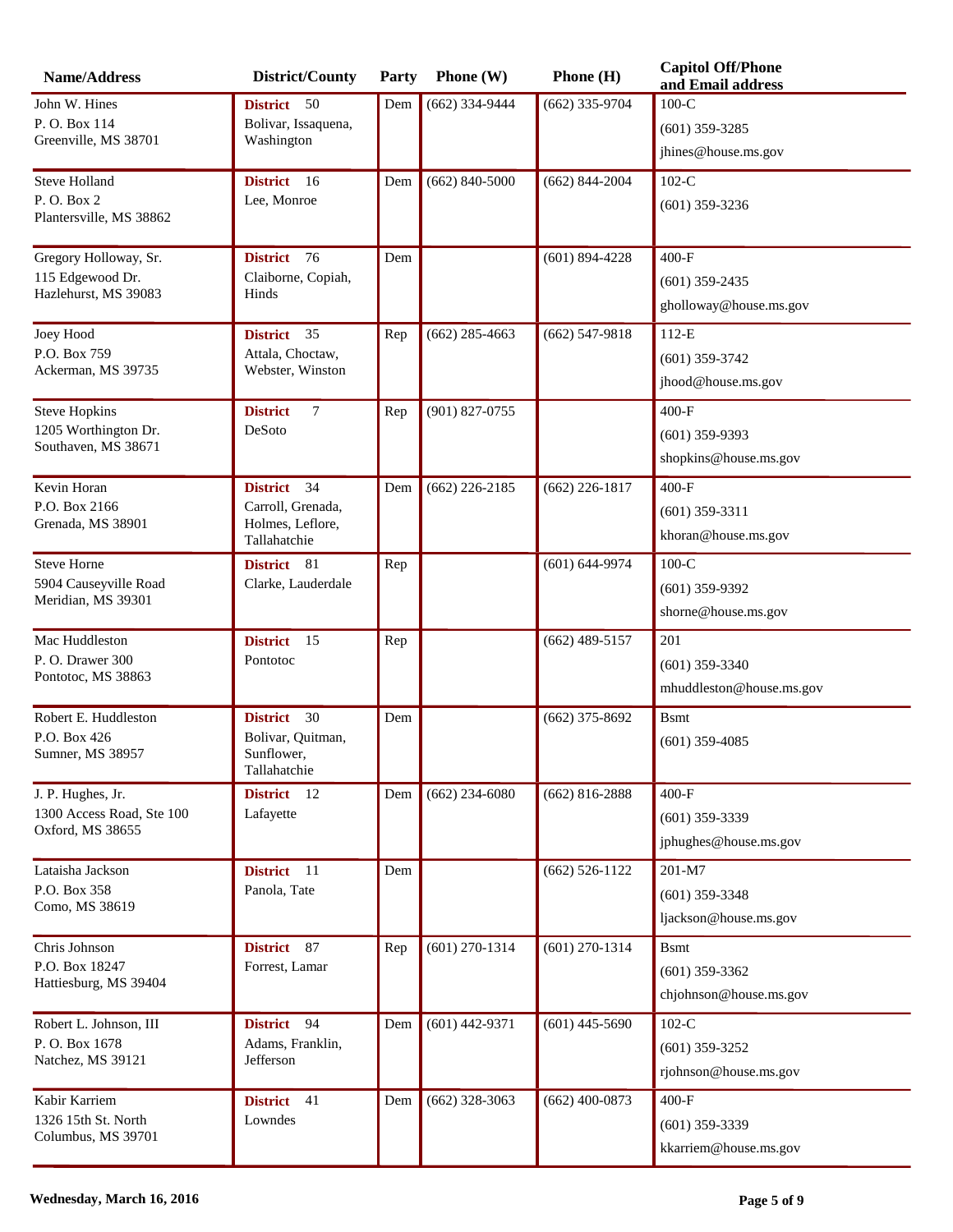| Name/Address                                | District/County                           | Party | <b>Phone</b> $(W)$ | Phone (H)          | <b>Capitol Off/Phone</b><br>and Email address |
|---------------------------------------------|-------------------------------------------|-------|--------------------|--------------------|-----------------------------------------------|
| <b>Bill Kinkade</b>                         | District 52                               | Rep   | $(901)$ 365-4830   | $(901) 870 - 2726$ | $112-C$                                       |
| 71 Peachtree Road                           | DeSoto, Marshall                          |       |                    |                    | $(601)$ 359-3367                              |
| Byhalia, MS 38611                           |                                           |       |                    |                    | bkinkade@house.ms.gov                         |
| <b>Timmy Ladner</b>                         | 93<br><b>District</b>                     | Rep   |                    | $(228) 518 - 0878$ | 201-M7                                        |
| 6 Michael D. Smith Rd                       | Hancock, Pearl River,                     |       |                    |                    | $(601)$ 359-2422                              |
| Poplarville, MS 39470                       | Stone                                     |       |                    |                    | tladner@house.ms.gov                          |
| John Thomas "Trey" Lamar, III               | 8<br><b>District</b>                      | Rep   | $(662) 562 - 6537$ | $(662) 562 - 0434$ | 201                                           |
| 214 South Ward Street                       | Lafayette, Tate                           |       |                    |                    | $(601)$ 359-3343                              |
| Senatobia, MS 38668                         |                                           |       |                    |                    | jlamar@house.ms.gov                           |
| Vince Mangold                               | District 53                               | Rep   | $(601)$ 833-9155   | $(601) 835 - 2681$ | <b>B</b> smt                                  |
| 1276 Wellman Dr. SE                         | Franklin, Jefferson                       |       |                    |                    | $(601)$ 359-5140                              |
| Brookhaven, MS 39601                        | Davis, Lawrence,<br>Lincoln, Pike         |       |                    |                    | vmangold@house.ms.gov                         |
| <b>Steve Massengill</b>                     | District 13                               | Rep   | $(662)$ 815-5000   |                    | 400-E                                         |
| 424 Massengill Road                         | Benton, Lafayette,                        |       |                    |                    | $(601)$ 359-3353                              |
| Hickory Flat, MS 38633                      | Marshall, Union                           |       |                    |                    | smassengill@house.ms.gov                      |
| Doug McLeod                                 | District 107                              | Rep   |                    | $(601)$ 947-3125   | <b>B</b> smt                                  |
| 1211 Bexley Church Rd<br>Lucedale, MS 39452 | George, Stone                             |       |                    |                    | $(601)$ 359-3278                              |
|                                             |                                           |       |                    |                    | dmcleod@house.ms.gov                          |
| Roun S. McNeal                              | District 105                              | Rep   | $(601)$ 394-3920   |                    | 400-F                                         |
| P.O. Box 1435                               | George, Greene, Perry                     |       |                    |                    | $(601)$ 359-3352                              |
| Leakesville, MS 39451                       |                                           |       |                    |                    | rmcneal@house.ms.gov                          |
| Nolan Mettetal                              | District 10                               | Rep   |                    | $(662)$ 487-1512   | $205-A$                                       |
| P.O. Box 414                                | Lafayette, Panola,<br>Tallahatchie        |       |                    |                    | $(601)$ 359-3331                              |
| Sardis, MS 38666                            |                                           |       |                    |                    | nmettetal@house.ms.gov                        |
| Carl L. Mickens                             | 42<br><b>District</b>                     | Dem   | $(662)$ 425-1804   | $(662)$ 726-9506   | $400-F$                                       |
| P.O. Box 427<br>Brooksville, MS 39739       | Lowndes, Noxubee,<br>Winston              |       |                    |                    | $(601)$ 359-2439                              |
|                                             |                                           |       |                    |                    | cmickens@house.ms.gov                         |
| America "Chuck" Middleton                   | District 85                               | Dem   | $(601)$ 529-9928   | $(601)$ 437-8502   | $400-F$                                       |
| P.O. Box 685<br>Port Gibson, MS 39150       | Claiborne, Franklin,<br>Jefferson, Warren |       |                    |                    | $(601)$ 359-9488                              |
|                                             |                                           |       |                    |                    | amiddleton@house.ms.gov                       |
| <b>Tom Miles</b>                            | District 75                               | Dem   | $(601)$ 469-7886   | $(601) 732 - 9511$ | 400-F                                         |
| 807 Hwy 35 South<br>Forest, MS 39074        | Rankin, Scott                             |       |                    |                    | $(601)$ 359-3311                              |
|                                             |                                           |       |                    |                    | tmiles@house.ms.gov                           |
| Sam C. Mims, V                              | District 97                               | Rep   |                    | $(601) 684 - 0281$ | $104-B$                                       |
| 605 Lakeshore Drive                         | Adams, Amite,                             |       |                    |                    | $(601)$ 359-3320                              |
| McComb, MS 39648                            | Franklin, Pike                            |       |                    |                    | smims@house.ms.gov                            |
| Alex Monsour                                | District 54                               | Rep   | $(601)$ 415-7274   |                    | $102-B$                                       |
| P.O. Box 822081                             | Issaquena, Warren,<br>Yazoo               |       |                    |                    | $(601)$ 359-9382                              |
| Vicksburg, MS 39182                         |                                           |       |                    |                    | amonsour@house.ms.gov                         |
| John L. Moore                               | 60<br><b>District</b>                     | Rep   | $(601) 591-4100$   | $(601)$ 946-5833   | $205-B$                                       |
| P.O. Box 20<br>Brandon, MS 39043            | Rankin                                    |       |                    |                    | $(601)$ 359-3330                              |
|                                             |                                           |       |                    |                    | jmoore@house.ms.gov                           |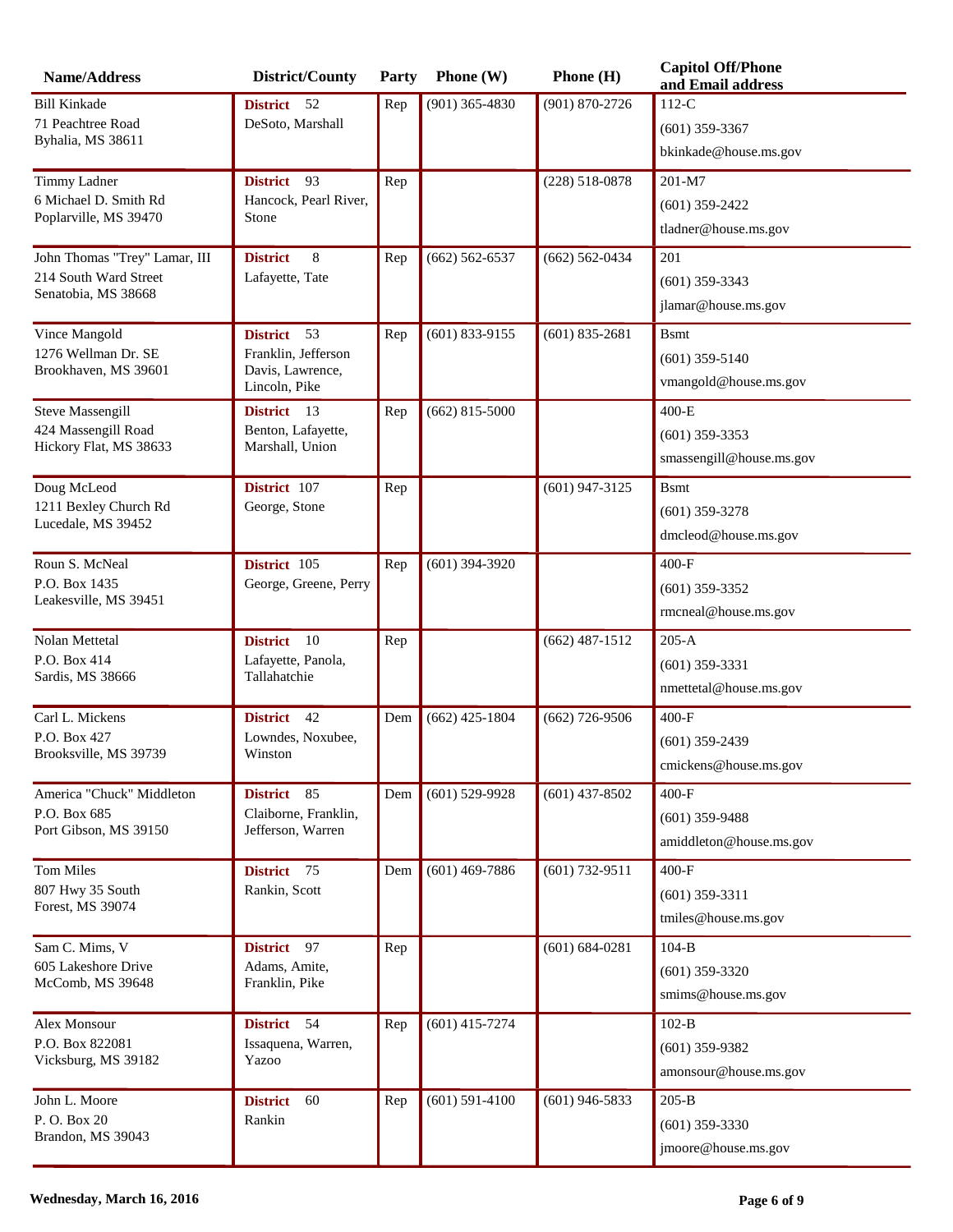| Name/Address                                    | District/County                     | Party | <b>Phone</b> $(W)$ | Phone (H)        | <b>Capitol Off/Phone</b><br>and Email address |
|-------------------------------------------------|-------------------------------------|-------|--------------------|------------------|-----------------------------------------------|
| Ken Morgan                                      | District 100                        | Rep   |                    | $(601)$ 736-9688 | $119-C$                                       |
| 1640 Highway 587                                | Lamar, Marion                       |       |                    |                  | $(601)$ 359-5334                              |
| Morgantown, MS 39483                            |                                     |       |                    |                  | kmorgan@house.ms.gov                          |
| David W. Myers                                  | <b>District</b><br>98               | Dem   | $(601) 684-4000$   | $(601) 684-1709$ | 201-M6                                        |
| 808 N. Cherry St.                               | Pike, Walthall                      |       |                    |                  | $(601)$ 359-4076                              |
| McComb, MS 39648                                |                                     |       |                    |                  | dmyers@house.ms.gov                           |
| Karl Oliver                                     | <b>District</b><br>46               | Rep   | $(662)$ 283-2121   |                  | 400-F                                         |
| P.O. Box 95                                     | Carroll, Grenada,                   |       |                    |                  | $(601)$ 359-2430                              |
| Winona, MS 38967                                | Leflore, Montgomery,<br>Webster     |       |                    |                  | koliver@house.ms.gov                          |
| Orlando W. Paden                                | District 26                         | Dem   |                    |                  | $400-F$                                       |
| 3731 Stovall Rd.                                | Bolivar, Coahoma                    |       |                    |                  | $(601)$ 359-2439                              |
| Clarksdale, MS 38614                            |                                     |       |                    |                  | opaden@house.ms.gov                           |
| Randall H. Patterson                            | District 115                        | Rep   | $(228)$ 432-8480   | $(228)$ 273-0758 | <b>B</b> smt                                  |
| 1352 Kensington Drive<br>Biloxi, MS 39530       | Harrison                            |       |                    |                  | $(601)$ 359-9391                              |
|                                                 |                                     |       |                    |                  |                                               |
| Willie J. Perkins, Sr.                          | 32<br><b>District</b>               | Dem   | $(662)$ 455-1211   | $(662)$ 453-4108 | 201-M6                                        |
| P.O. Box 8404<br>Greenwood, MS 38935-8404       | Leflore                             |       |                    |                  | $(601)$ 359-9397                              |
|                                                 |                                     |       |                    |                  | wperkins@house.ms.gov                         |
| <b>Bill Pigott</b>                              | <b>District</b><br>99               | Rep   |                    | $(601)$ 303-0988 | $119-B$                                       |
| 92 Pigott-Easterling Rd.<br>Tylertown, MS 39667 | Lamar, Marion,<br>Walthall          |       |                    |                  | $(601)$ 359-3332                              |
|                                                 |                                     |       |                    |                  | bpigott@house.ms.gov                          |
| <b>Brent Powell</b>                             | <b>District</b><br>59               | Rep   |                    |                  | 119                                           |
| P.O. Box 5454<br>Brandon, MS 39047              | Rankin                              |       |                    |                  | $(601)$ 359-3349                              |
|                                                 |                                     |       |                    |                  | bpowell@house.ms.gov                          |
| John O. Read                                    | District 112                        | Rep   | $(228)$ 497-3845   |                  | 201-M2                                        |
| 2396 Robert Hiram Dr<br>Gautier, MS 39552       | Jackson                             |       |                    |                  | $(601)$ 359-3321                              |
|                                                 |                                     |       |                    |                  | jread@house.ms.gov                            |
| Tommy Reynolds                                  | District 33                         | Dem   | $(662) 647 - 3203$ | $(662)$ 473-2571 | 100                                           |
| P.O. Drawer 280                                 | Grenada, Tallahatchie,<br>Yalobusha |       |                    |                  | $(601)$ 359-2424                              |
| Charleston, MS 38921                            |                                     |       |                    |                  | treynolds@house.ms.gov                        |
| Rob Roberson                                    | District 43                         | Rep   | $(662)$ 324-3810   | $(662)$ 418-2914 | 201-M7                                        |
| 212 East Main Street                            | Oktibbeha, Winston                  |       |                    |                  | $(601)$ 359-9465                              |
| Starkville, MS 39759                            |                                     |       |                    |                  | rroberson@house.ms.gov                        |
| <b>Margaret Ellis Rogers</b>                    | District 14                         | Rep   |                    | $(662)$ 534-8886 | <b>B</b> smt                                  |
| 619 Owen Road                                   | Union                               |       |                    |                  | $(601)$ 359-4083                              |
| New Albany, MS 38652                            |                                     |       |                    |                  | mrogers@house.ms.gov                          |
| <b>Ray Rogers</b>                               | <b>District</b><br>61               | Rep   | $(601)$ 939-9633   | $(601)$ 939-9633 | $100-A$                                       |
| 3403 Lanell Lane                                | Rankin                              |       |                    |                  | $(601)$ 359-3327                              |
| Pearl, MS 39208-5425                            |                                     |       |                    |                  | rrogers@house.ms.gov                          |
| <b>Randy Rushing</b>                            | District 78                         | Rep   |                    | $(601)$ 635-2044 | $400-H$                                       |
| P.O. Box 424<br>Decatur, MS 39327               | Leake, Newton, Scott                |       |                    |                  | $(601)$ 359-3371                              |
|                                                 |                                     |       |                    |                  | rrushing@house.ms.gov                         |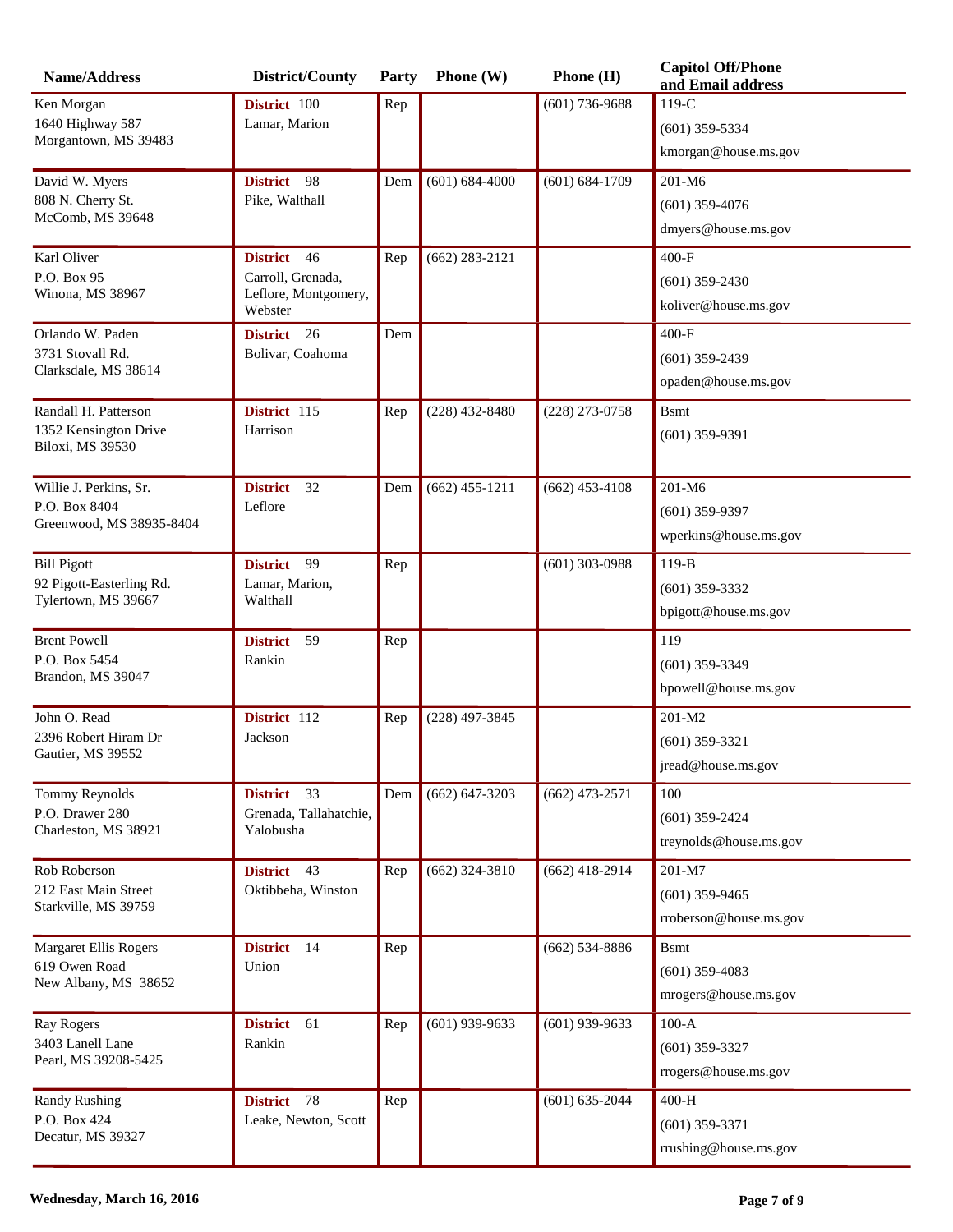| Name/Address                              | District/County                   | Party | Phone $(W)$        | Phone (H)          | <b>Capitol Off/Phone</b><br>and Email address |
|-------------------------------------------|-----------------------------------|-------|--------------------|--------------------|-----------------------------------------------|
| Noah L. Sanford                           | District 90                       | Rep   | $(601)$ 517-6622   |                    | $400-F$                                       |
| P.O. Box 1900                             | Covington, Jefferson              |       |                    |                    | $(601)$ 359-9489                              |
| Collins, MS 39428                         | Davis, Simpson                    |       |                    |                    | nsanford@house.ms.gov                         |
| Omeria Scott                              | <b>District</b><br>80             | Dem   |                    | $(601) 649 - 7677$ | <b>B</b> smt                                  |
| 615 East 19th St.                         | Clarke, Jasper, Jones             |       |                    |                    | $(601)$ 359-4084                              |
| Laurel, MS 39440                          |                                   |       |                    |                    |                                               |
| William Shirley                           | 84<br><b>District</b>             | Rep   |                    | $(601)$ 776-3428   | <b>B</b> smt                                  |
| 911 CR 140<br>Quitman, MS 39355           | Clarke, Jasper, Newton            |       |                    |                    | $(601)$ 359-2434                              |
|                                           |                                   |       |                    |                    | wshirley@house.ms.gov                         |
| <b>Bobby Shows</b>                        | 89<br><b>District</b>             | Rep   |                    | $(601)$ 477-9225   | $205-D$                                       |
| P.O. Box 373<br>Ellisville, MS 39437      | Jones                             |       |                    |                    | $(601)$ 359-4075                              |
|                                           |                                   |       |                    |                    | bshows@house.ms.gov                           |
| Jeff Smith                                | District 39                       | Rep   | $(662)$ 328-2711   | $(662)$ 327-0407   | $201-F$                                       |
| P.O. Box 681<br>Columbus, MS 39703        | Lowndes, Monroe                   |       |                    |                    | $(601)$ 359-3343                              |
|                                           |                                   |       |                    |                    | jsmith@house.ms.gov                           |
| Greg Snowden                              | District 83                       | Rep   | $(601) 693 - 5700$ | $(601)$ 527-5350   | 302                                           |
| P.O. Box 3807<br>Meridian, MS 39303-3807  | Lauderdale                        |       |                    |                    | $(601)$ 359-3304                              |
|                                           |                                   |       |                    |                    | greg@gregsnowden.com                          |
| Gary V. Staples                           | <b>District</b><br>88             | Rep   |                    | $(601) 649 - 4972$ | 201-M7                                        |
| 366 Forest Road<br>Laurel, MS 39443       | Jasper, Jones                     |       |                    |                    | $(601)$ 359-3017                              |
|                                           |                                   |       |                    |                    | gstaples@house.ms.gov                         |
| <b>Jody Steverson</b>                     | $\overline{4}$<br><b>District</b> | Rep   | $(662)$ 837-9332   | $(662)$ 837-0194   | 201-M7                                        |
| 125 Woodridge<br>Ripley, MS 38663         | Alcorn, Tippah                    |       |                    |                    | $(601)$ 359-3457                              |
|                                           |                                   |       |                    |                    | jsteverson@house.ms.gov                       |
| Rufus E. Straughter                       | District 51                       | Dem   |                    | $(662)$ 247-2728   | $400-E$                                       |
| 107 Van Buren St.<br>Belzoni, MS 39038    | Humphreys, Sharkey,<br>Yazoo      |       |                    |                    | $(601)$ 359-3456                              |
|                                           |                                   |       |                    |                    | rstraughter@house.ms.gov                      |
| Preston E. Sullivan                       | District 22                       | Dem   |                    | $(662)$ 447-5719   | <b>Bsmt</b>                                   |
| 1601 CR 410<br>Okolona, MS 38860          | Chickasaw, Pontotoc               |       |                    |                    | $(601)$ 359-4073                              |
|                                           |                                   |       |                    |                    | psullivan@house.ms.gov                        |
| Kathy Sykes                               | 70<br><b>District</b>             | Dem   | $(601)$ 906-1717   |                    | 400-F                                         |
| P.O. Box 3438<br>Jackson, MS 39207        | Hinds                             |       |                    |                    | $(601)$ 359-2436                              |
|                                           |                                   |       |                    |                    | ksykes@house.ms.gov                           |
| Sara Richardson Thomas                    | District 31                       | Dem   |                    | $(662) 887 - 2628$ | 400-E                                         |
| 512 B.B. King Road<br>Indianola, MS 38751 | Bolivar, Humphreys,<br>Sunflower, |       |                    |                    | $(601)$ 359-9492                              |
|                                           | Washington                        |       |                    |                    | sthomas@house.ms.gov                          |
| Brad A. Touchstone                        | District 101                      | Rep   | $(601) 602 - 6031$ |                    | <b>B</b> smt                                  |
| 84 Windstone<br>Hattiesburg, MS 39402     | Lamar                             |       |                    |                    | $(601)$ 359-2419                              |
|                                           |                                   |       |                    |                    | btouchstone@house.ms.gov                      |
| Mark K. Tullos                            | 79<br><b>District</b>             | Rep   | $(601) 782 - 4587$ | $(601) 782 - 9167$ | $400-F$                                       |
| P O Box 505<br>Raleigh MS 39153           | Jasper, Smith                     |       |                    |                    | $(601)$ 359-2431                              |
|                                           |                                   |       |                    |                    | mtullos@house.ms.gov                          |